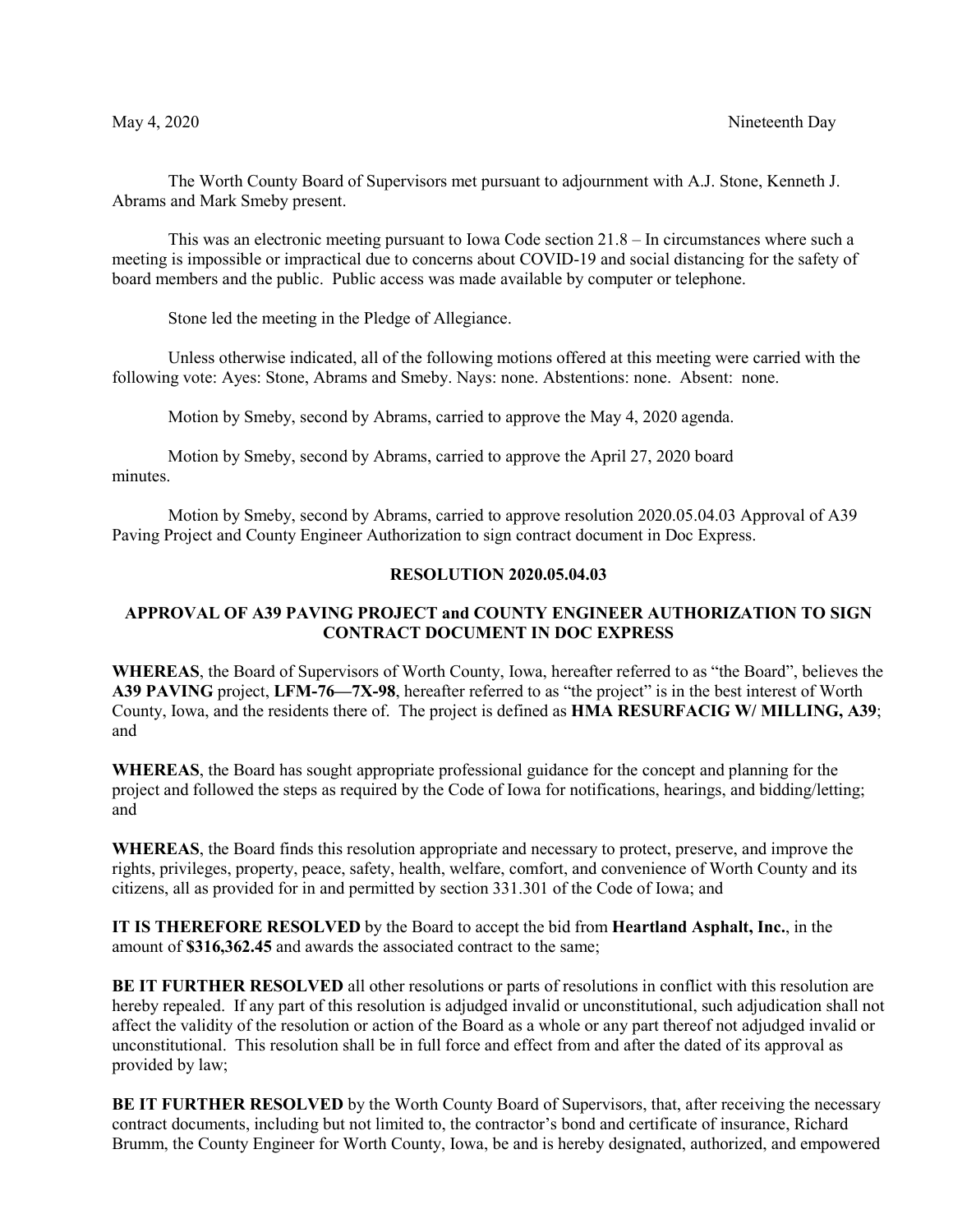on behalf of the Board of Supervisors of said County to execute the contracts in connection with the afore awarded construction project let through the DOT for this county.

Adopted this  $4<sup>th</sup>$  day of May, 2020

The vote on the resolution: Aye: Abrams, Smeby, Stone Nay: N/A Abstain: N/A

AARON STONE Chair, Board of Supervisors

Attest: JACKI BACKHAUS County Auditor

Motion by Smeby, second by Abrams, carried to accept the engineer's report for DD #13/Lat 3 and set the public hearing for June 15, 2020 at 10:00 A.M. and the public hearing for DD #46/Lat 9 for June 15, 2020 at 1:00 P.M.

Motion by Abrams, second by Smeby, carried to accept petition request from Lisa Kvam for the N  $\frac{1}{2}$ , N <sup>1/4</sup>, Section 1, Union Township, Joint Drainage District 22/Lat 10/10B and set a landowner meeting for June 8, 2020 at 10:00 A.M.

Motion by Smeby, second by Abrams, carried to approve moving the May 19, 2020 drainage hearing for DD 54 Annexation to May 26 at 10:00 A.M.

Motion by Smeby, second by Abrams, carried to approve the claim in the amount of \$625.00 to the USPS for the auditor's office.

Motion by Abrams, second by Smeby, carried to set the public hearing date for the FY20 Budget Amendment on May 26, 2020 at 9:00 A.M.

Motion by Abrams, second by Smeby, carried to approve 28E agreement between Northwest Iowa Care Connections and Worth County, Iowa.

Motion by Smeby, second by Abrams, carried to approve the Personnel Contract between Northwest Iowa Care Connections and Worth County, Iowa.

Motion by Smeby, second by Abrams, carried to recess the regular session.

Motion by Smeby, second by Abrams, carried to open the Public Hearing to amend the urban renewal plan for the Worth County Consolidated Urban Renewal Area at 9:02 A.M.

The Board of Supervisors was joined by Joe Myhre, Executive Director, North Iowa Area Council of Governments via Zoom to review the amendment to the county's urban renewal plan. Hearing was opened up for public comment. No public comment was heard.

Motion by Abrams, second by Smeby, carried to close the public hearing at 9:06 A.M.

Motion by Smeby, second by Abrams, carried to reconvene the regular session.

Motion by Abrams, second by Smeby, carried to approve Resolution #2020.05.04.01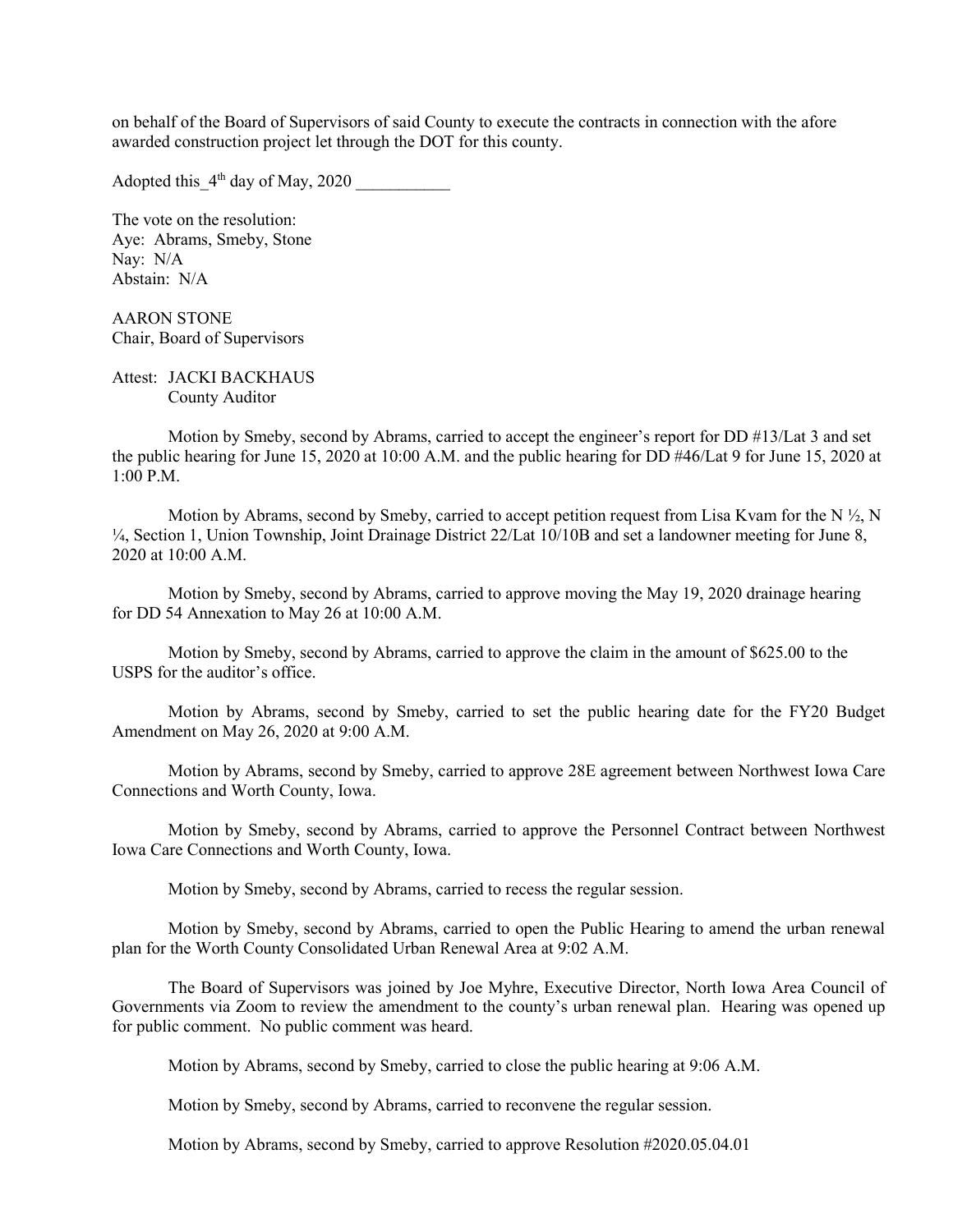#### RESOLUTION NO. 2020.05.04.01

A resolution to approve 2020 Amendment to Urban Renewal Plan for the Worth County Consolidated Urban Renewal Area

WHEREAS, the Board of Supervisors of Worth County, by resolution previously established the Worth County Consolidated Urban Renewal Area (the "Urban Renewal Area") and adopted an urban renewal plan (the "Plan") for the governance of projects and initiatives to be undertaken therein; and WHEREAS, Chapter 403 of the Code of Iowa requires that, before a county approves any new urban renewal project, or adds property to an urban renewal area, a county must amend the existing urban renewal plan to include that new project or new property; and WHEREAS, an amendment to the Plan (the "2020 Amendment") has been prepared which involves a new urban renewal project in the Urban Renewal Area related to providing additional tax increment financing for expanded infrastructure improvements related to the SW Quadrant I-35/Hwy 105 Interchange Development Project; and WHEREAS, notice of a public hearing by the Board on the proposed 2020 Amendment was given in strict compliance with the provisions of Chapter 403 of the Code of Iowa, and the Board has conducted the hearing; and WHEREAS, copies of the 2020 Amendment, notice of public hearing and notice of a consultation meeting with respect to the 2020 Amendment were sent and the consultation meeting was held;

NOW, THEREFORE, It Is Resolved by the Board of Supervisors of Worth County, Iowa, as follows:

Section 1. It is hereby determined by this Board as follows:

A. The 2020 Amendment conforms to the general plan of the County;

B. The projects described in the 2020 Amendment are necessary and appropriate to facilitate the proper growth and development of the County in accordance with sound planning standards and local community objectives.

Section 2. The 2020 Amendment, as referred to herein and in the form attached hereto, is hereby approved.

Section 3. All resolutions or parts thereof in conflict herewith are hereby repealed, to the extent of such conflict.

Passed and approved May 4, 2020.

Aaron Stone, Chairperson Attest: Jacki A. Backhaus, County Auditor

Motion by Abrams, second by Smeby, carried to approve chairperson to sign the following applications for the Top of Iowa 2<sup>nd</sup> Addition project: IDNR Water Supply Construction Permit Application, IDNR Wastewater Disposal System Construction Permit Application, IDNR Notice of Intent for NPDES Coverage under General Permit No. 2 and IDOT Application and Agreement to Perform Work within State Highway Right-of-Way.

Motion by Smeby, second by Abrams, carried to approve Resolution No. 2020.05.04.2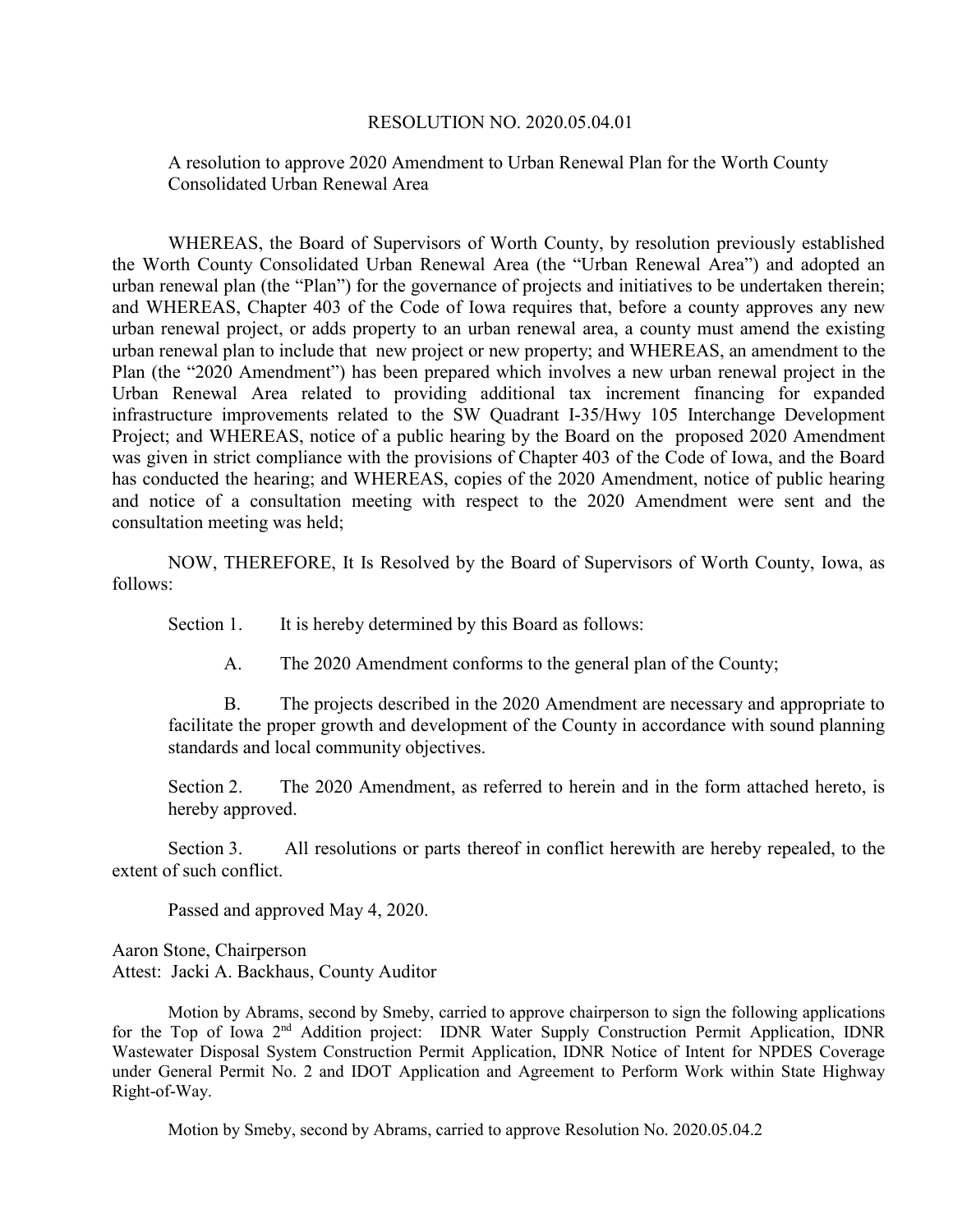### **RESOLUTION TO ENTER DONATION AGREEMENT WITH DIAMOND JO CASINO AND APPROVE C, C & R FOR DEVELOPMENT** WORTH COUNTY

WHEREAS, this being the date and time set for the discussion on the Memorandum of Agreement for Donation and Development of Diamond Jo Worth, LLC Property and the Declaration of Covenants, Conditions, and Restrictions referred to in Paragraph 2 a. in said agreement.

WHEREAS, Worth County, owns real estate located South of Highway 105, and East of the Wheelerwood Road and West of Interstate 35 and,

WHEREAS, Diamond Jo Worth, LLC is the adjoining property owner of said real estate; and,

WHEREAS, Diamond Jo Worth, LLC has agreed in principal to donate most of that property, except the 1 acre site that contains their Maintenance Building to Worth County, Iowa, Note: that for practical reasons Diamond Jo will include the 1 acre in the Deed to the County and the County will deed back what will be known as Lot 12, subject to the C, C & R once the Plat and Dedication are prepared; and,

WHEREAS, Worth County, Iowa is developing all of the property with the intent to sell pursuant to the Declaration of Covenants, Conditions, and Restrictions.

NOW, THEREFORE, BE IT RESOLVED by the Worth County Board of Supervisors that the Memorandum of Agreement for Donation and Development of Diamond Jo Worth, LLC Property and the Declaration of Covenants, Conditions, and Restrictions are both approved and the Chair is authorized to sign both documents on behalf of Worth County, Iowa.

A.J. Stone, Chairperson, Worth County Board of Supervisors Attest: Jacki A. Backhaus, Worth County Auditor

Motion by Smeby, second by Abrams, carried to authorize the Chair to sign Change Order No 1 to the existing contract dated October 14, 2019 between Worth County and Wunsch Construction, Inc. for the Top of Iowa Second Addition Subdivision Project upon receipt of signed agreement between Diamond Jo Worth, LLC and Worth County pledging donated land.

Motion by Abrams, second by Smeby, carried to approve the Second Amendment to the Child Support County Staffing Contract between the Iowa Department of Human Services, Bureau of Collection and the Floyd County (Host) Political Subdivision.

Motion by Smeby, second by Abrams, carried to approve Resolution No. 2020.05.04.04

## RESOLUTION 2020.05.04.04 WORTH COUNTY Resolution to Rescind Request to Cancel Automatic Renewal

### A RESOLUTION OF THE BOARD OF SUPERVISORS OF WORTH COUNTY IOWA TO RESCIND REQUEST TO CANCEL AUTOMATIC RENEWAL OF OPERATION AND MAINTENANCE AGREEMENT

WHEREAS, Worth County, Iowa (the "Owner"), whose address is 1000 Central Avenue, Northwood, Iowa 50459 and PEOPLESERVICE, INC., and its successors and assigns ("PeopleService"), whose address is 209 South 19th Street, Suite 555, Omaha, Nebraska 68102-1758 entered into an Operation and Maintenance Agreement (the "Agreement") dated as of 12/27/2011 and renewed on 06/05/2017. WHEREAS, pursuant to the terms in Article V of the Agreement, this Agreement shall remain in full force.